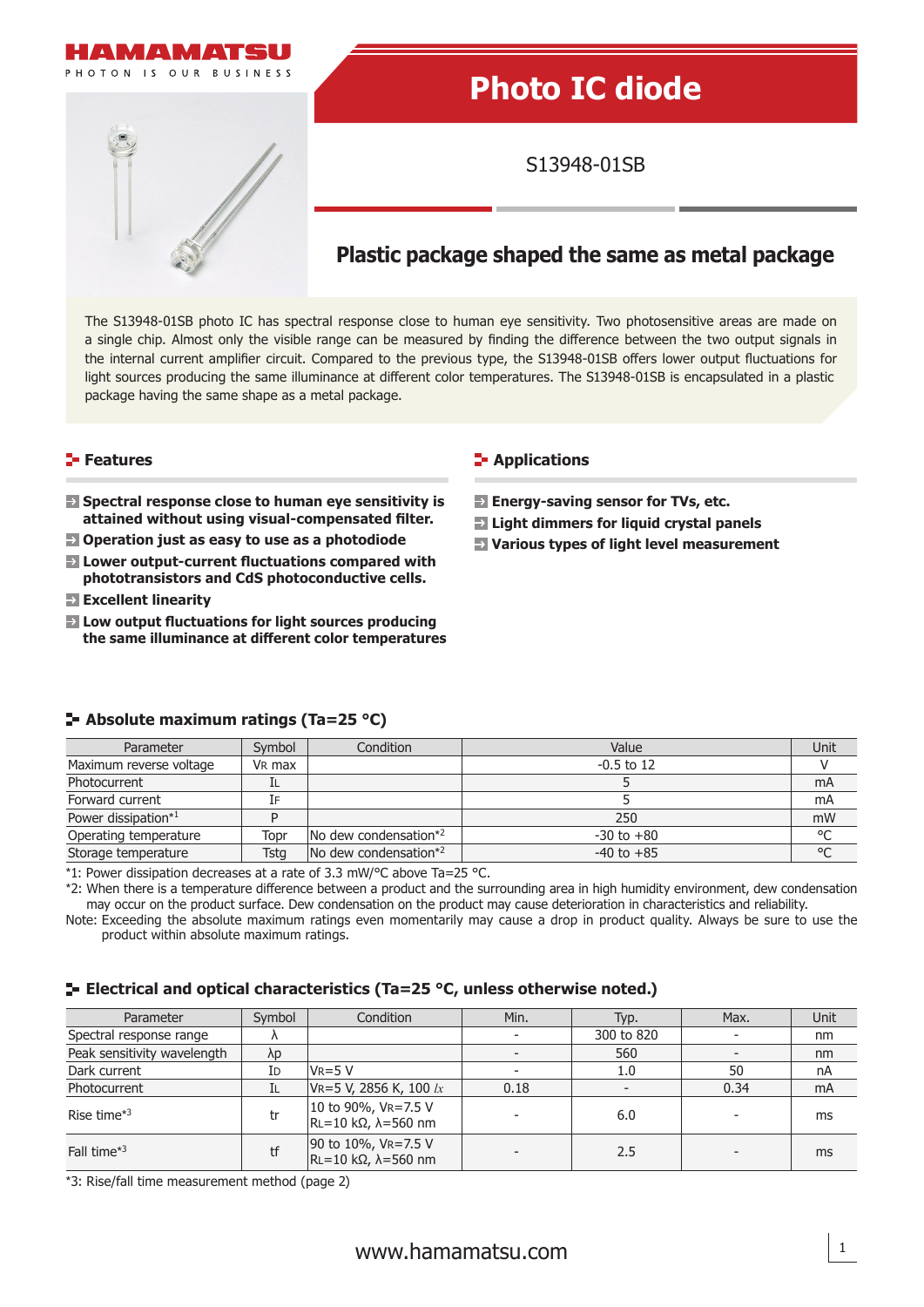

## **Spectral response**



**Photocurrent vs. illuminance** 



KPICB0083EC

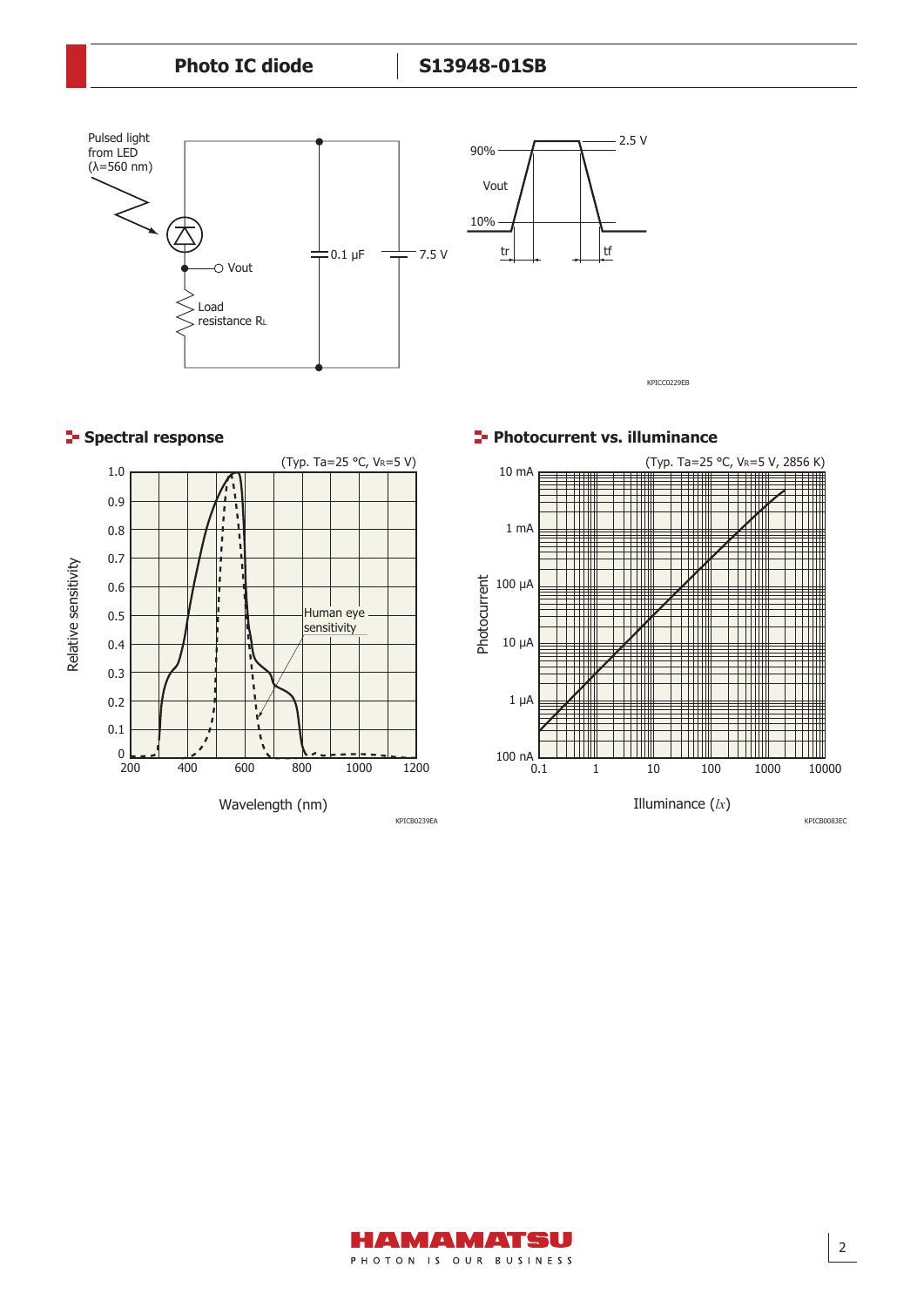**Photo IC diode S13948-01SB**



#### **P**-Directivity



## **Block diagram**



The photo IC diode must be reverse-biased so that a positive potential is applied to the cathode. To eliminate high-frequency components, we recommend placing a load capacitance CL in parallel with load resistance RL as a low-pass filter.

Cutoff frequency (fc)  $\approx \frac{1}{2\pi\Omega}$  $2\pi$ CLRL

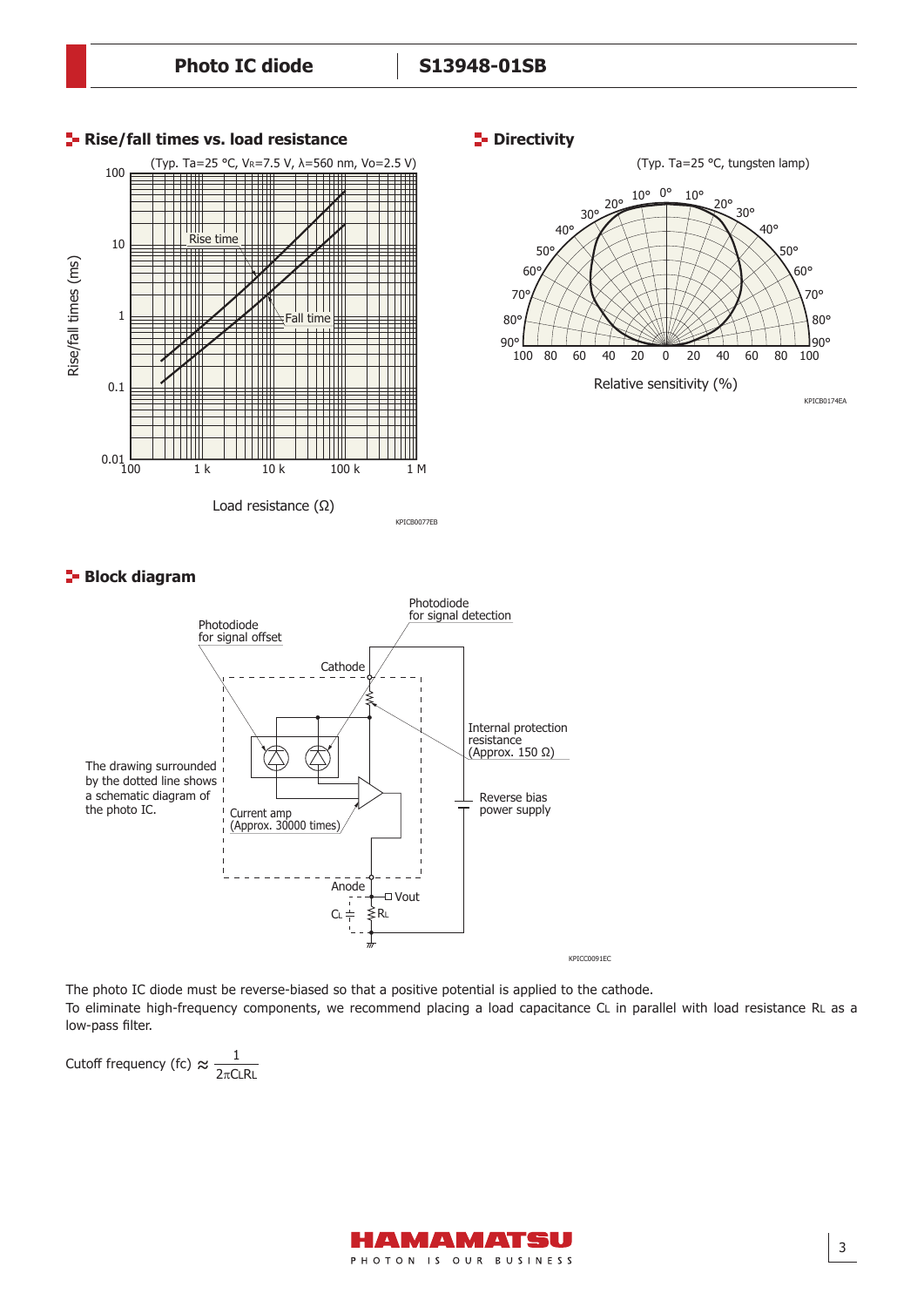#### **Operating voltage, output characteristics**

Figure 2 shows the photocurrent vs. reverse voltage characteristics (light source: LED) for the measurement circuit example in Figure 1. The output curves are shown for illuminance levels. The output curves rise from a reverse voltage (rising voltage) of approximately 0.7  $V (±10%)$ .

To protect the photo IC diode from excessive current, a 150 Ω (±20%) protection resistor is inserted in the circuit. Reverse voltage VR when the photo IC diode is saturated is the sum of Vbe(ON) and the voltage drop across the protection resistor Rin [Equation (1)].

VR = Vbe(ON) + IL × Rin ............ (1)

The photodiode's reverse voltage (VR) is expressed by Equation (2) according to the voltage drop across the external resistor. This is indicated as load lines in Figure 2.

VR = Vcc - IL × RL ............ (2)

In Figure 2, the intersections between the output curves and the load lines are the saturation points. From these points, the maximum detectable light level can be specified. Since the maximum light level is determined by the supply voltage (Vcc) and load resistance (RL). adjust them according to the operating conditions.

Note: The temperature characteristics of Vbe(ON) is approximately -2 mV/°C, and that of the protection resistor is approximately  $0.1\%$ /°C.

PHOTON IS OUR BUSINESS

[Figure 1] Measurement circuit example



KPICC0128EC

[Figure 2] Photocurrent vs. reverse voltage

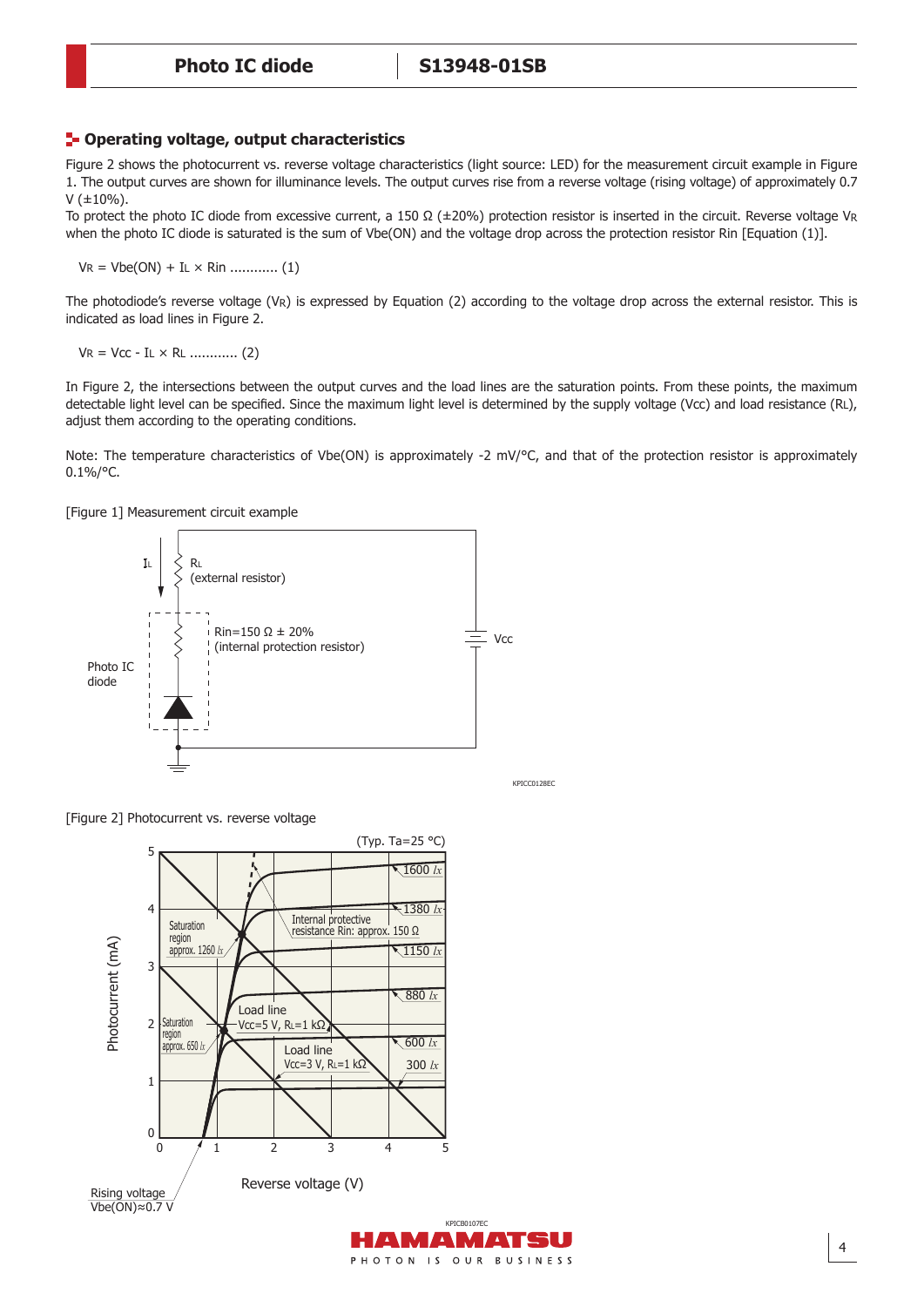## **<sup>1</sup>** Dimensional outline (unit: mm)



## **Recommended soldering conditions**

| าeter            | _cification                                          | Jamarka                                             |
|------------------|------------------------------------------------------|-----------------------------------------------------|
| ar               | JDP.                                                 | 'Idi KS                                             |
| Solder<br>rature | 260<br>.0 <sub>c</sub><br>max:<br>less)<br>*han 5 s, | at<br>roots<br>TO DET<br>trom<br>mm<br>lead<br>awav |

Note: When setting the soldering conditions, check for any problems by testing out the soldering methods in advance.